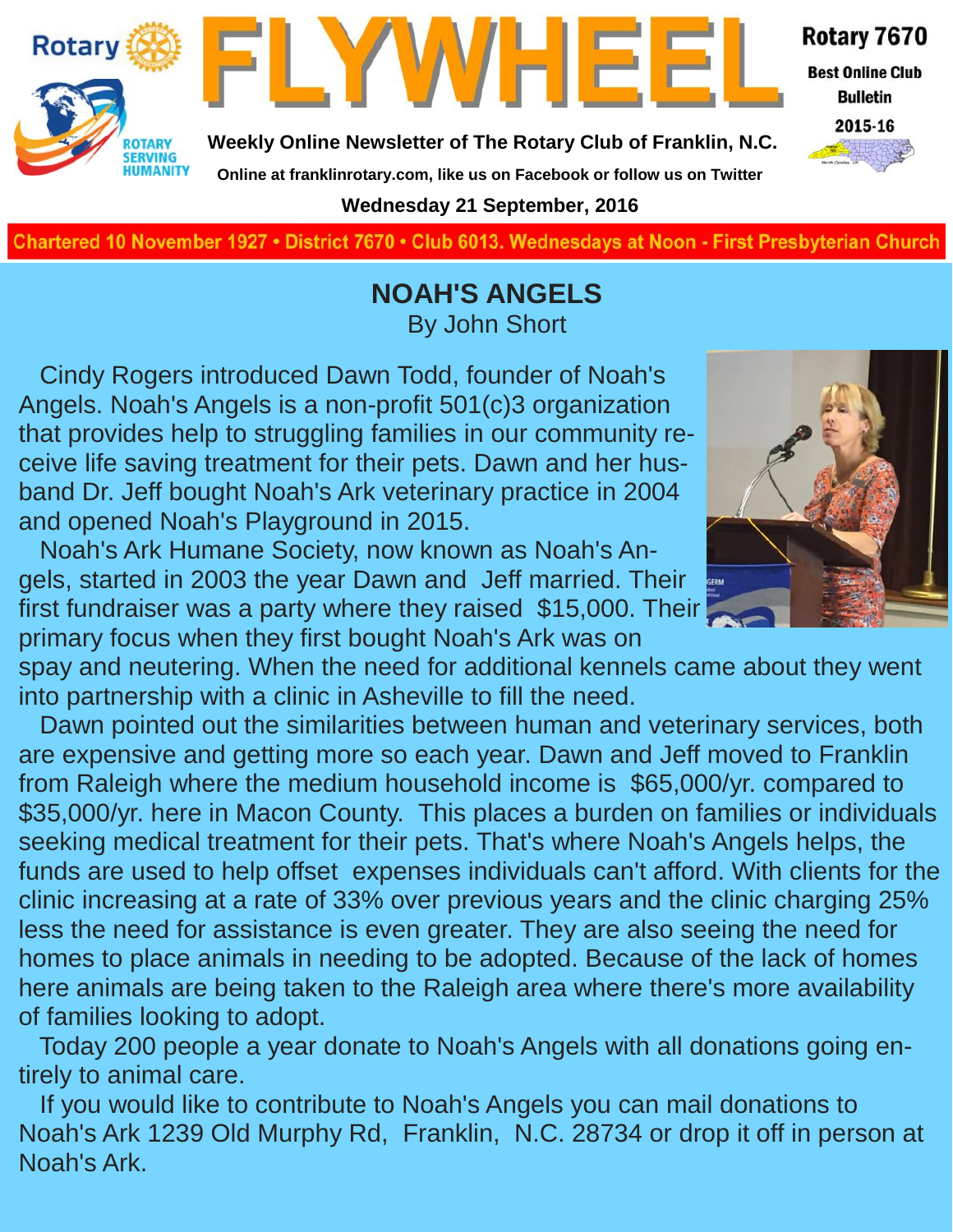



**Weekly Online Newsletter of The Rotary Club of Franklin, N.C. Online at franklinrotary.com, like us on Facebook or follow us on Twitter Wednesday 21 September, 2016**

Rotary 7670 **Best Online Club** 

**Bulletin** 



**Charted November 29, 1927 • District 7670 • Club 6013 Wednesdays at Noon - First Presbyterian Church**

### **Another \$100 Contributor!**

Wayne Berryhill, honorary member of the Rotary Club of Franklin was recognized Wednesday for giving \$100 toward the Coins for Alzheimer's Research Trust. Great job Wayne!

### **Backpacks This Monday!**

We are packing back packs again each 4th Monday of the month starting Sept. 26th 4-6p. We need Rotarians as this will help feed the hungry in Macon County. See Patrick Betancourt to sign up!

### **Giving Back!**

Members were informed on Wednesday that Fred Drexler's son Eric who was one of the Rickman Raffle winners in July is donating \$200 of his earnings back to the club which will be a contribution to CART. Thank you Eric!





### **Prayers for The Ledfords**

Let's keep PP Susie and her husband Ronnie in your thoughts and prayers. Ronnie is currently very seriously ill.

### **Thank You Satellite Club!**

The Rotary Club of Franklin evening club contributed \$200 to



the Peru Global Project on Wednesday toward the construction of new latrines. Great work club and thank you for helping!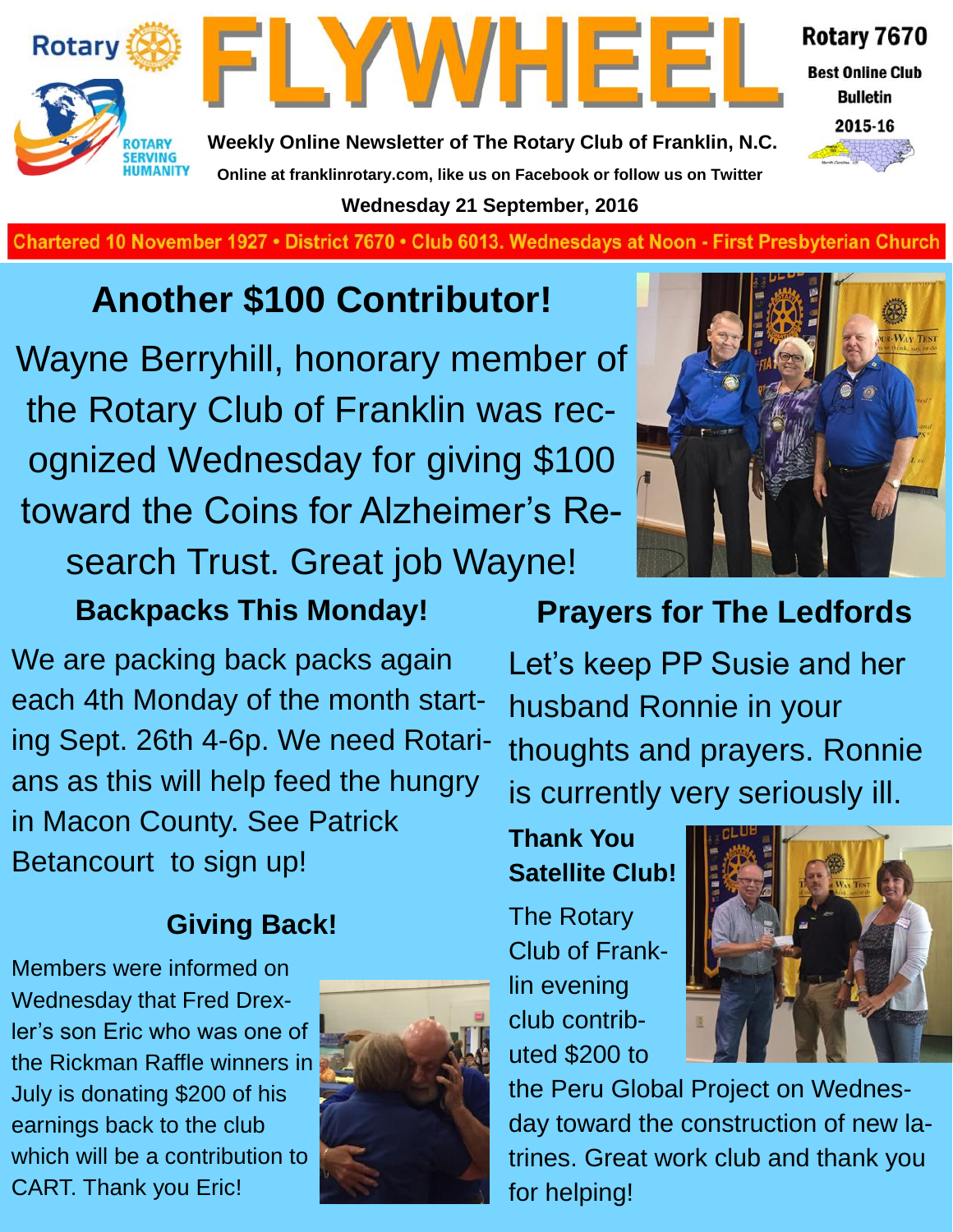



Rotary 7670

**Best Online Club Bulletin** 

2015-16

**Weekly Online Newsletter of The Rotary Club of Franklin, N.C. Online at franklinrotary.com, like us on Facebook or follow us on Twitter Wednesday 21 September, 2016**

Chartered 10 November 1927 • District 7670 • Club 6013. Wednesdays at Noon - First Presbyterian Church

### **Rotary Booth Wins Again!**

Congrats Wednesday to Debbie Tallent and PE Judy Chapman who

were recognized for our club's educational booth winning the blue ribbon for a second straight year!



### **4 Way Test Coming!**

Amy Manshack announced on Wednesday that the 4 Way Test will be getting underway Friday October 7th, the first of four Fridays in the fall. The test will run from 8a

-930. This is a great opportunity to make a difference in a young person's life. See Amy and sign up today.

### **Membership Minute**

This is the second posting for new membership for John Osterhoff sponsored by Bob Scott and Hogar Tait sponsored by John Barbee. If you have any questions or concerns see President Lenny or any board member.

### **Moving Thursday 9/29!!**

Our Club's Boy Scout Troop 202 is ready to move their gear from storage back into the basement of Slagle. The date has been moved to Thursday, 29 September, in the evening. We need about 6-8 members and a couple of pickups to make it an easy job. The scouts and parents will be there. Let's have a good showing of Rotarians. If you can help, please email or call Mike Norris – [miken@wayah.com](mailto:miken@wayah.com) – cell [828-421-5886.](tel:828-421-5886)

#### **Rotary Direct is Easy!**

Foundation co-chair Mike Norris is stressing the importance and ease of contributing to the foundation through Rotary Direct. Go to rotary.org or see Mike if you would like to contribute through direct now! **We currently have 16 enrolled!**

### **Rotary Service**



**9/28**

Greeter: Jacob Reiche

Prayer/Pledge: Stephanie Smith

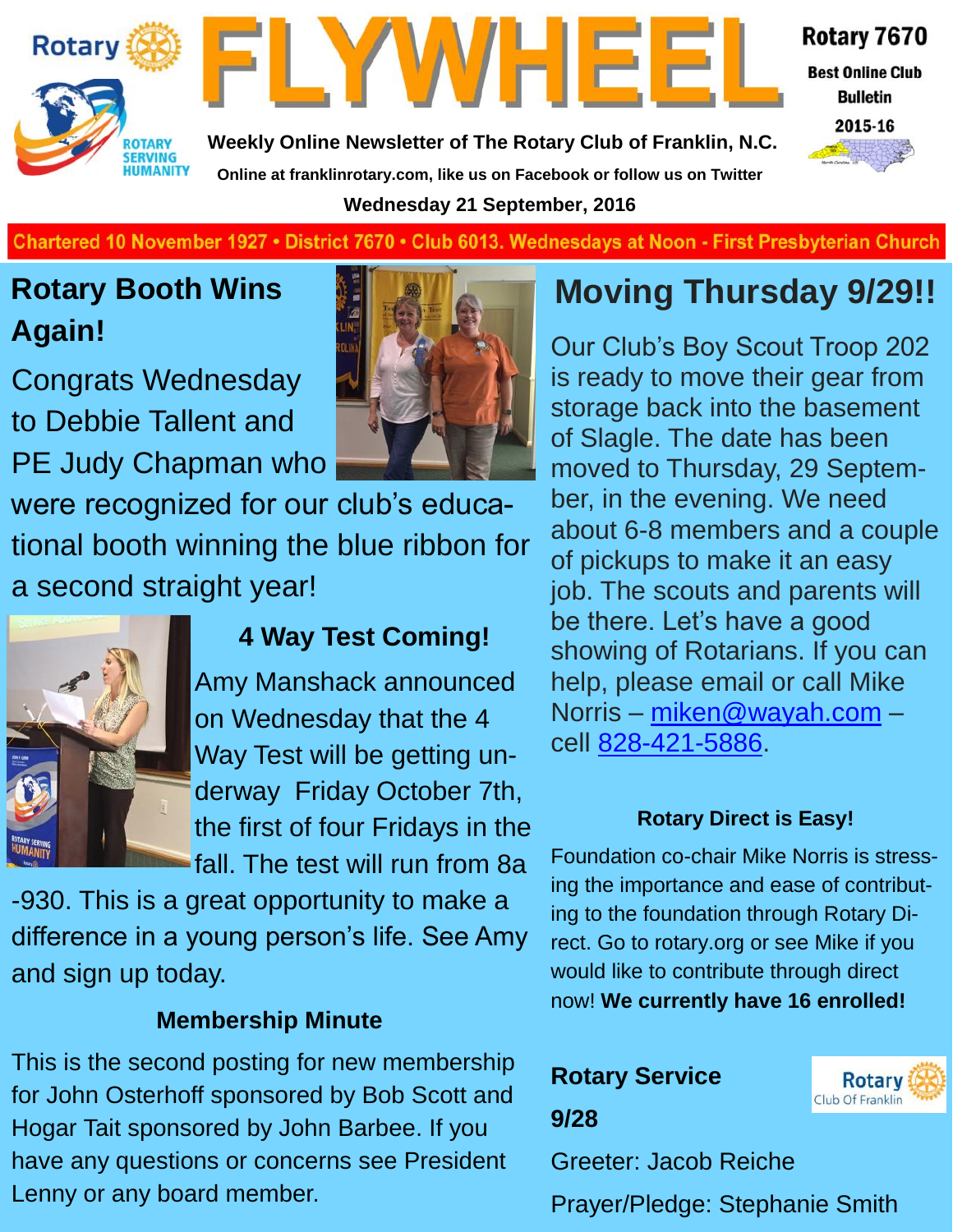



**Weekly Online Newsletter of The Rotary Club of Franklin, N.C.**

**Online at franklinrotary.com, like us on Facebook or follow us on Twitter**

### Rotary 7670

**Best Online Club Bulletin** 



**Charted November 29, 1927 • District 7670 • Club 6013 Wednesdays at Noon - First Presbyterian Church Wednesday 21 September, 2016**

### **Notes From the Top**

Sometimes when you least expect it, random acts of kindness bubble up from folks and catch you by surprise. This week as I mentioned in our meeting today, I received a letter from Eric Drexler (one of our Rickman Fundraiser winners), son of our own Fred Drexler, with a check for the club. He wanted to "give back" to Rotary and our club. Thank you Eric.



Wayne Berryhill, one of our honorary Rotarians gave \$100 to our

CART Fund and convinced his home Rotary Clubs Rotoract Club to give \$500 to our Peru Project.

The Satelite club delivered a check for \$200 for the Peru Project, three other clubs have indicated they to will be contributing to our project. All of these may seem small if taken individually, but it is truly amazing what happens when so many people accept the challenge and make a project become a reality.

Thank you to all of these clubs and individuals who are SERVING HUMANITY.

Now, I have an apology to make to all of you. Today, I admit I was disappointed in the fact that we did not have one person able to help move the Boy Scout troup, on top of that, Patrick Betancourt had sent me an email saying not one person had committed to Packing the Backpacks at CareNet. I know we are all busy and sometimes schedules just do not work out and yes even for all of our members. I am sorry for suggesting that somehow we collectively had failed.

I know you all give and give generously anytime we ask. I know that the Boy Scouts will get moved and Patrick will have volunteers at CareNet, and yes, Amy will get all the folks she needs to carry on our Four Way Test Program in the schools. We do all of these things and they always get done, perhaps just not on the timeline we expected.

Thank you for being part of the best Rotary Club. Lets continue to Serve Humanity with our gifts and talents.

See you next week.

p.s. Say a special prayer for Susie and Ronnie each day!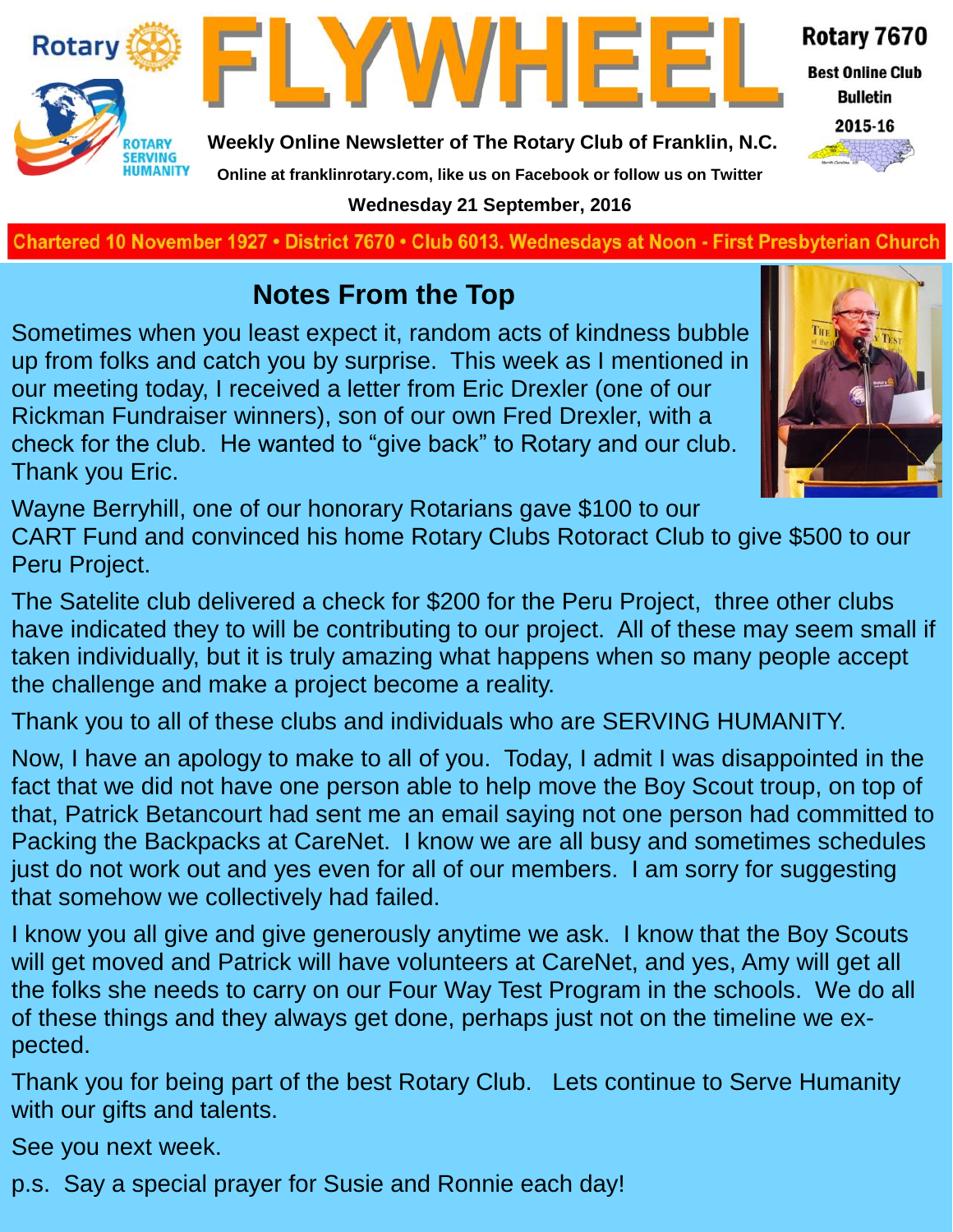



Rotary 7670

**Best Online Club Bulletin** 



**Weekly Online Newsletter of The Rotary Club of Franklin, N.C. Online at franklinrotary.com, like us on Facebook or follow us on Twitter Wednesday 21 September, 2016**

**Charted November 29, 1927 • District 7670 • Club 6013 Wednesdays at Noon - First Presbyterian Church**

### **You Still have a Good Opportunity to a LOW Registration Fee for the 2017 RI Convention in Atlanta**

This is a once in a lifetime opportunity. Cost of registration has gone up a little bit but you can still register for **ONLY \$340** until December15) Here's the link for registering for the convention…[www.riconvention.org/en/atlanta](http://www.riconvention.org/en/atlanta) **Also you need to hurry because hotel rooms in Atlanta are booking Fast!!!! Here is some additional incentives for registering NOW!…** You can still get \$65 re-imbursement AND earn a PHF for your club by registering the highest percentage of Rotarians in your club category size for the International Convention in Atlanta June 10-14, 2017 AND a PHF for registering the highest percentage of Rotarians in your club

category size for the Young Leaders and District Conference in Hickory April 28-30, 2017!!



**Satellite Project** Guy Gooder with the Satellite Rotary Club of Franklin Evening Club announced his club is

working with REACH on a project to help battered women. Please bring in your unwanted chap stick or lipstick containers. President Lenny will have a bucket for collections at next week's meeting.





**12 HOURS OF** 

**LABORP** 

**I AM GOING TO HEAR ABOUT** THIS FOR THE REST OF MY UFE.





Grand Kids…...